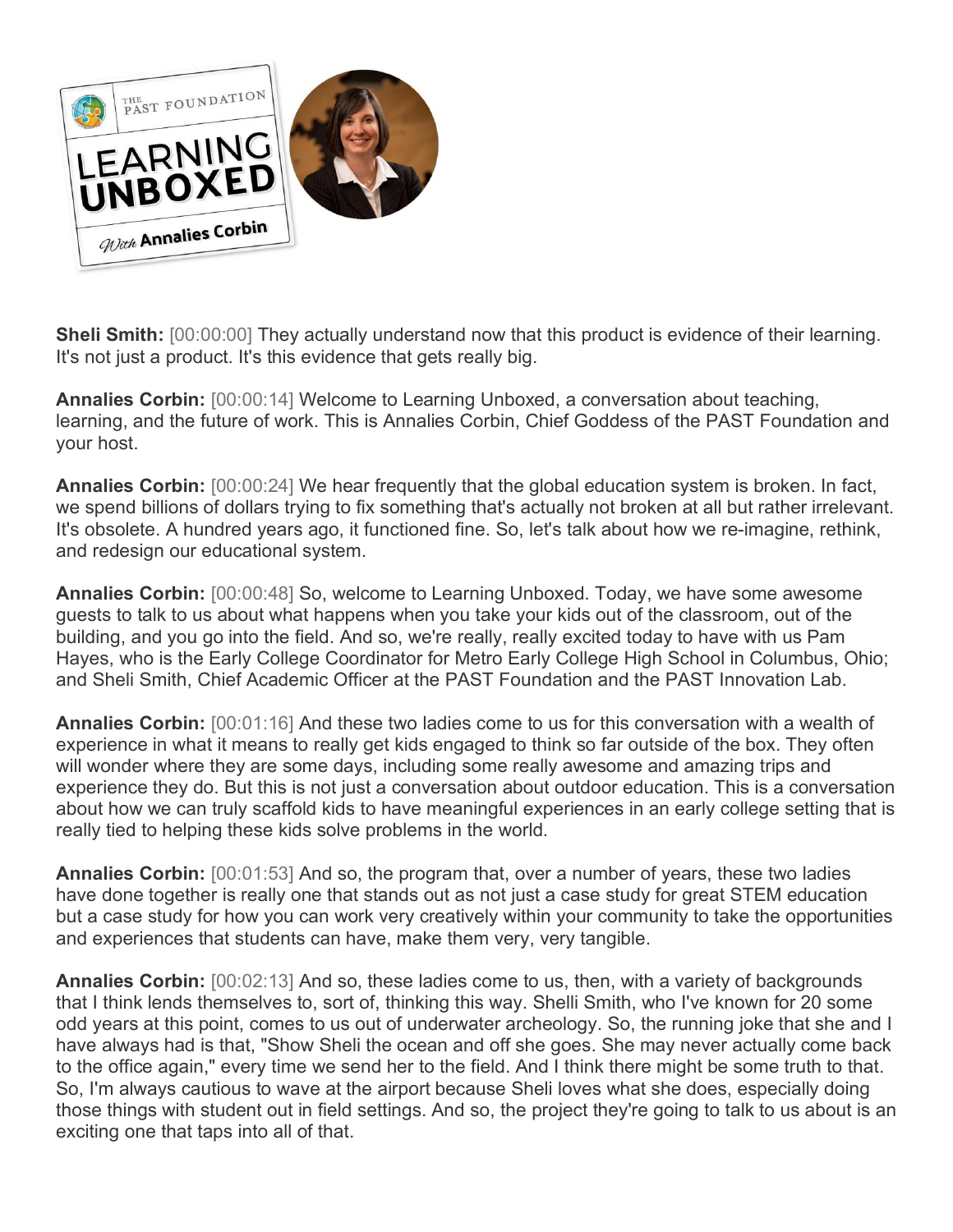**Annalies Corbin:** [00:02:59] And likewise, Pam comes to us with years of education experience in public school settings, heavily involved in design development of what became the Metro Early College. And we've talked about those in previous episodes, early college experiences, learning centers, and that interface between the real world and what you're going to be, what you're going to experience post-secondary business and industry in our community. So, welcome ladies.

**Pam Hayes:** [00:03:24] Thank you.

**Sheli Smith:** [00:03:24] Good morning.

**Annalies Corbin:** [00:03:25] How are you guys doing?

**Pam Hayes:** [00:03:26] Great.

**Sheli Smith:** [00:03:28] Great. So am I.

**Annalies Corbin:** [00:03:29] Good, good. So, let's just dive right in, pun fully intended, and let's start with actually, Pam, share with us a little bit about the overarching rationale for why to do this project. So, tell us the high level, what the project is, and why, as a school, from a school perspective, you guys wanted to do that.

**Pam Hayes:**  $[00:03:53]$  A lot of the things we do in the early college centers to try to prepare kids for global learning, I guess, you could say. So, taking them out into the fields kind of gives my concept of global learning, global minds that they, not only learn inside the classroom, but once you've taken them on a trip, we see just a total transition of the student. They just become another being. They seem to want to have more leadership skills. They're not being lectured to or taking notes in class. They're actually doing the things that they're going to be doing in life. And I think it helps them a lot to learn time management and learn a lot of different leadership skills that we're really trying to impress upon them as they become young adults.

**Annalies Corbin:** [00:04:43] And we see that, I mean, every single day at the PAST Innovation Lab. The fact that the kids have so much autonomy no matter what it is that we have been doing, and the fact that they step in the door, and we believe that they can. Kids get that. They know that right away.

**Annalies Corbin:** [00:04:57] So, Sheli, over the years, as we've structured a whole variety of programs at PAST and the PAST Innovation Lab, one of the things that you have always been an advocate for is the very deliberate scaffolding of experiences for students. So, walk us through this project because it has a number of key components that, quite frankly, over time, have been developed, but also we're out into a point in doing these types of programs that we know they're truly not successful without.

**Sheli Smith:** [00:05:29] Yeah, I think that in a classroom you, it's the known environment for learning. Everybody knows what a classroom looks like. It's got four walls or five walls, or it's round, or something, but it's a classroom, and it's got someplace to sit. And so, if we kind of rethink about learning environments, sometimes, kids, when they're really immersed in learning, they actually take the skills that they are not likely to use when they're sitting in the classroom, and they'll really begin to apply those skills.

**Sheli Smith:** [00:05:59] And so, I think, that immersive learning environment becomes an incredible way for kids who don't do well often in the classroom to actually shine. And we have seen this again and again over the 20 years that we've been running field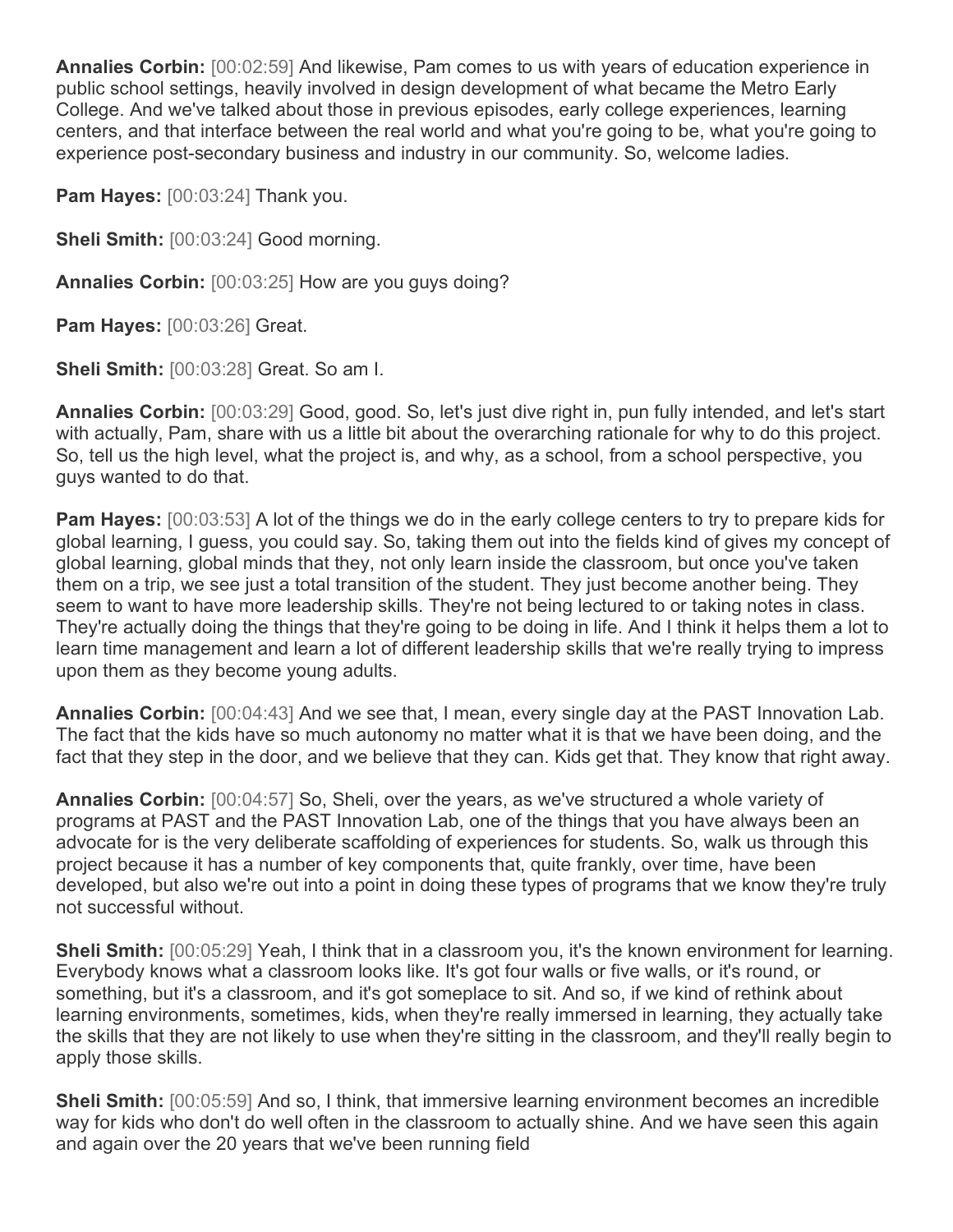schools at PAST that we've had kids that we've promoted to leadership, where teachers at the school are saying, "Oh, that kid's not a good kid. That's not a good fit." And what we're seeing is that when we take them out of one learning environment and put them in another, they get really great.

**Annalies Corbin:** [00:06:33] Well, the same place is not for all kids. And I guess they didn't [indiscernible]. So, before we we move in to some of the specific students' experiences, this program, this Global Sustainability program, and over the years it's changed a bit, right? So, just give us the gist of the program component, Sheli, from the purely programmatic post-secondary lens. Because you're sitting, in some sense, as a design partner from the PAST Innovation Lab in partnership with local school - in this case, the Metro schools - for this project and Pam, in particular, but also you're sitting in the seat representing the post-secondary partner.

**Sheli Smith:** [00:07:13] Right. So, we've always designed, at least, one program a year that has a post-secondary kids can get collegiate credit for. Our best partners have been at OSU. We've had many other colleges but OSU for this one. Global Sustainability comes out the Anthropology Department, and it's a holistic look at culture. So, we've chosen islands as the place where we're really going to go apply the knowledge.

**Annalies Corbin:** [00:07:39] You just wanted to go the Caribbean. **Sheli Smith:** [00:07:41] Well, we went to Italy one year.

**Pam Hayes:** [00:07:43] It's a good place to start.

**Annalies Corbin:** [00:07:44] You did, you did.

**Sheli Smith:** [00:07:45] Yeah, and China. **Annalies Corbin:** [00:07:45] Yeah.

**Sheli Smith:** [00:07:47] We went to China, yeah. We actually-

**Annalies Corbin:** [00:07:46] Have the actual travel?

**Sheli Smith:** [00:07:48] Yeah, yeah. So, yeah. So, I think you know, but islands are fabulous for Global Sustainability in the sense that you've got a cultural component. You have the physical component of the people who are there. You have the historic component of what came, or the antecedents, or the prehistoric people, the people of discovery or rediscovery, and then, what's there today. You have the environment and how you sustain a small environment. And so, kids can, in a very, very short time, grasp global sustainability when you get to an island.

**Pam Hayes:** [00:08:28] And you have a cross-cultural awareness too. There are a lot of students that have never been out of the United States or Ohio for that matter. And we get them on an island-

**Sheli Smith:** [00:08:36] Columbus, yeah.

**Pam Hayes:**  $[00:08:36]$  ... and it's completely new to them. And the environmental aspects that we're talking about for scientific research are there, but also, I think, the cultural component is probably what they remember the most.

**Sheli Smith:**  $[00:08:51]$  Yeah. I think from our perspective this is a for-field anthropology class. There aren't very many of them. So, when we write this up for the post-secondary class, we had to write that the kids were going to study Cultural Anthropology, they were going to study Physical Anthropology, they were going to study archeology, and they were going to study Linguistics.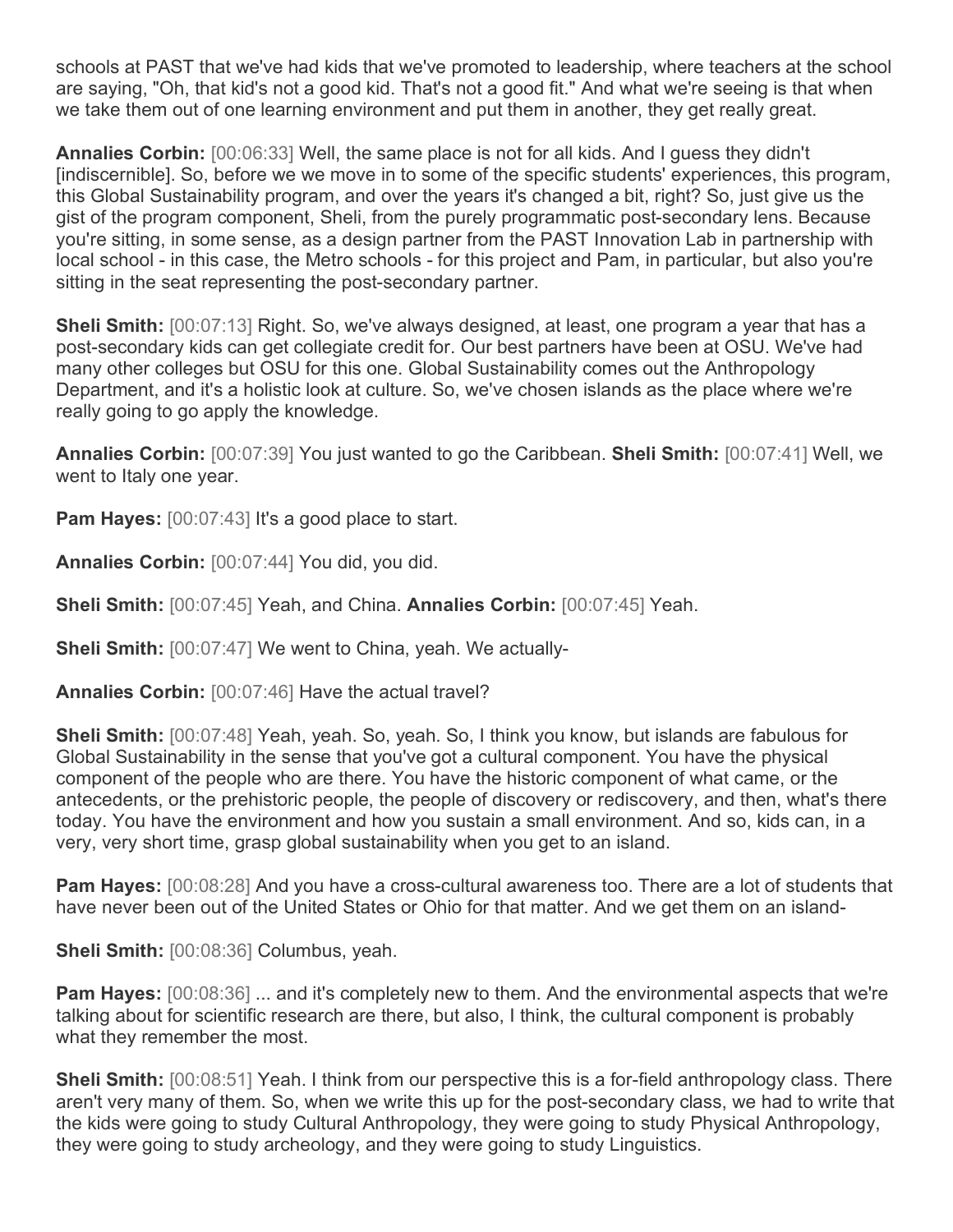**Annalies Corbin:** [00:09:13] And so, to be clear for our listeners, so these kids enroll in this program, which is a summer program. It's not part of their regular academic year. They do however start it during the regular academic year - and we'll circle back around on that in a second - by taking this post-secondary course that's tied to it for credit. So, what Sheli's talking about, this course that is housed, in this case, in the Anthropology Department.

**Annalies Corbin:** [00:09:36] But the reality is that wherever you are in the world through local partners, museums, afterschool programs, zoos, you name it, universities, colleges, you can create these types of experiences. But these are the key components that we have found over time work really well. And so, Pam, those kids to be enrolled in the collegiate piece of it, I mean, how do you pick the kids? How do you know they're ready? Because not all of these kids, just to be clear far listeners, come directly out of the Metro Early College.

**Pam Hayes:** [00:10:12] Correct. Many of the kids do come from Metro, and they already enrolled at Ohio State University. Once they're enrolled, we have a meeting, and we tell them -- Sheli and I decide on, I guess, on what our global prospect is for the year and what we want to study. And this year, we found a new place to go to in Tobago and Trinidad. And the students were interested. And we tell them what we're going to do, and what they're going to learn, and what their class will be, and we give them the parameters. We also tell them when the class is going to be and that it is a collegiate course. It's not just a "vacation" that we're going to go and study culture and go snorkeling, but they actually have projects to do.

**Pam Hayes:** [00:10:56] And once the kids decide, "Hey, yeah, that's for me. I can get college credit for this," we begin the prospect of, how do you want to raise money to go, and what are your interests? And so, a lot of the students, like the China trip, we had a totally different group than we have for some of the Caribbean trips. So, it's it's a different group every year, and it's kind of fun.

**Sheli Smith:** [00:11:21] And I think that it's important to note that not only do we have the postsecondary partner in the K12 or the secondary high school partners, but we also have to have another partner. We have now a partner in place where we're going, right?

**Pam Hayes:** [00:11:37] Correct.

**Sheli Smith:** [00:11:37] And this year, it's the Environmental Research Institute in-

**Pam Hayes:** [00:11:41] In Charlottesville.

**Sheli Smith:** [00:11:42] Yeah, in Charlottesville in Tobago. So, that gives us that three-legged stool.

**Annalies Corbin:** [00:11:48] Which is critical because without the partnerships in place, these things can very easily be nothing more than a fun summer field trip, if you will, but not truly, truly meaningful deep applied learning. And that's the thing that we're talking about here today is this opportunity to take what could be great exploration for students, and exposure, and turning it into true deep learning. That's a very different thing.

**Pam Hayes:** [00:12:11] And some of the preschools we do in class are, for instance, we did traditions of Tobago. We did culture, we did history, we did flora, we did fauna, just to kind of give them a little pre-look at the island and what they're going to see. Tobago, on the other hand, the ERIC program gave us, "These are some of the programs we have. Which ones would you be interested in?" Well, we let the kids choose because it's actually their learning experience. We're there to guide them, but the ERIC professionals are the ones that live on the island.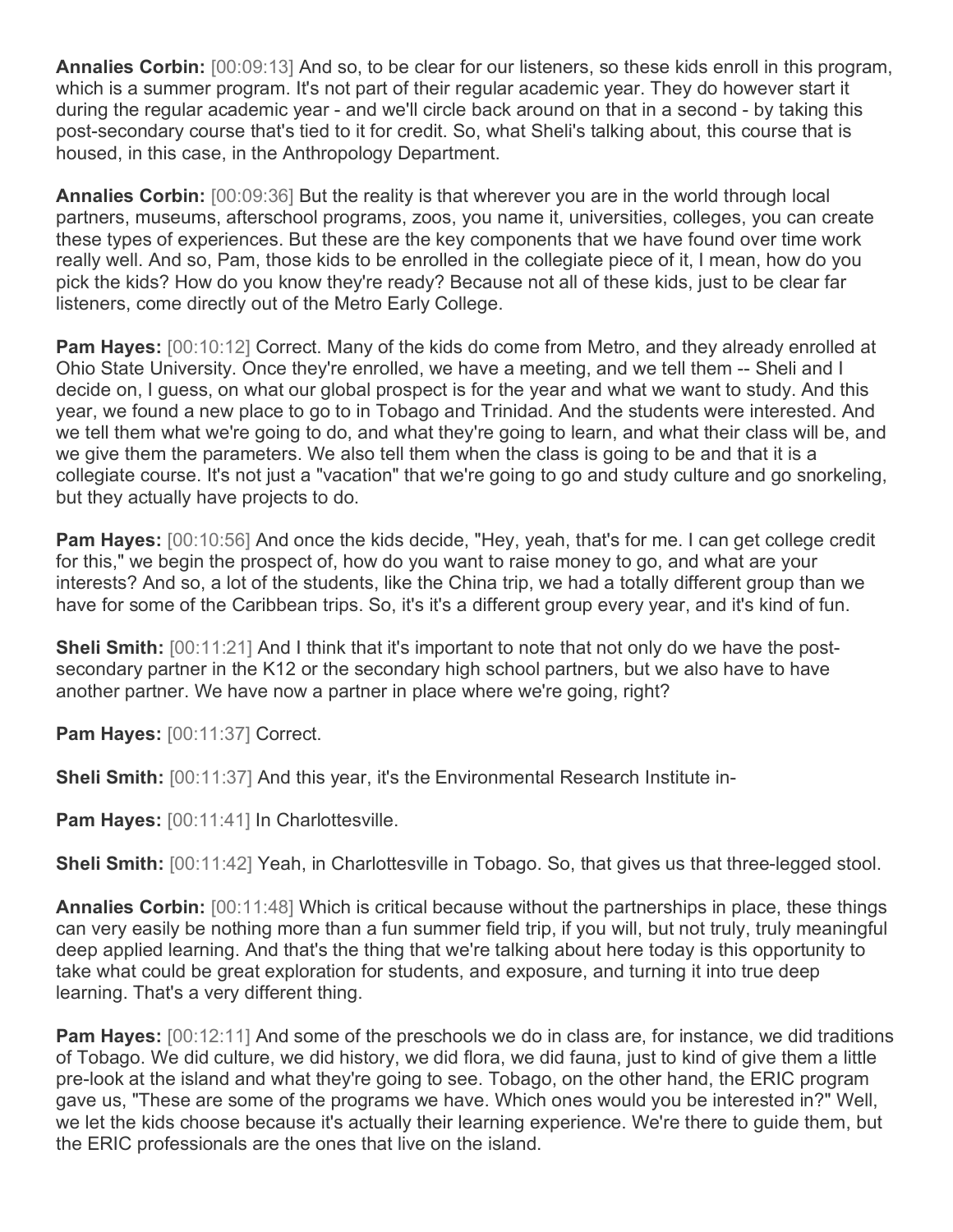**Sheli Smith:**  $[00:12:44]$  So, once the students saw some of the choices, we picked seven or eight. And then, they'll do projects when we're down there with their staff, which is tremendous because they actually get field experience. They learn a new way of teaching. They might teach the same way we do. They also learn, again, cross-cultural, how do you relate to somebody that might have a different dialect than you, and you're trying really, really hard to understand what they're saying, and you're trying to learn? You're out in the field, and they're telling you all of this really unique information about their island. And they're so excited and passionate. And how do you share that passion with them that they have for their own environment? Kind of thing

**Sheli Smith:** [00:13:26] Yeah. I think, too, that having that product is really important. We decided to do a Codex. So, that's a layering of lots and lots of information into a thing. And the people at ERIC really said, "Well, we don't even know what a codex is. Can you share that with us too?" So, now, the journey is a combined journey between the ERIC researchers and the Global Sustainability kids. At the end, they will make a presentation to the entire community at ERIC on what they've done.

**Annalies Corbin:** [00:13:59] And just to be clear for our listeners, so Codex is essentially a multifaceted, multi-layered database that's searchable of information, opportunities, you name it, tied to a location. And Sheli has done many of these over the years on a variety of different both cultural and environmental sites in terms of producing things that, ultimately, a community can use for many, many years to come. And that circles back around to that value proposition for students themselves.

**Annalies Corbin:** [00:14:30] So, again, the fact that they're actually engaged in real meaningful work that has tangible outcomes the local community changes the way, Pam, the students think about this opportunity and their responsibility back to the project. So, let's talk about that just a little bit. So, pushing the piece for the students to have not just the input but the responsibility on the back side. That's kind of a big deal.

**Pam Hayes:** [00:14:55] It is. It's really interesting that every group we've had kind of goes along, and this is really interesting, and it's unique, and it's fun. And then, all of a sudden, we get to the last three or four days, and we're like, "Okay. You guys have been working on this project. Now, what are you going to do for your presentation? We actually have an authentic audience for you. The people in this community are coming to watch you present information about their space, or their island, or their culture.

**Pam Hayes:** [00:15:21] And I think it hits them at that point that they're like, "Oh, this is real.' Like we don't want to embarrass ourselves or anybody else. And it's amazing how quickly they work. And their presentations have been phenomenal in the last 10 years that we've done this, so. It's fun though because we're not really sure. This is our first time going to Tobago. So, we're not really sure what the opportunities are. In the past, we've done -- like in China, we did eastern and western medicine. When we went to Costa Rica, we did socialized medicine. One trip to Costa Rica was for medicinal plants, and how they can be used instead of prescription medicine.

**Sheli Smith:** [00:16:05] Yeah, we've done- **Pam Hayes:** [00:16:06] St. John was-

**Sheli Smith:** [00:16:06] In St. John, we did petroglyphs because they've never been completely done. And then, we layered that in with medicinal medicines and stuff. We've also worked with the Dive Charter Association in the Keys to create underwater placards for scuba divers and snorklers. We worked with the Bureau of -- Visitors Bureau in Michigan to map and create kind of a roadmap for a ghost town up there. We've done-

**Annalies Corbin:** [00:16:38] Ecotourism, yeah.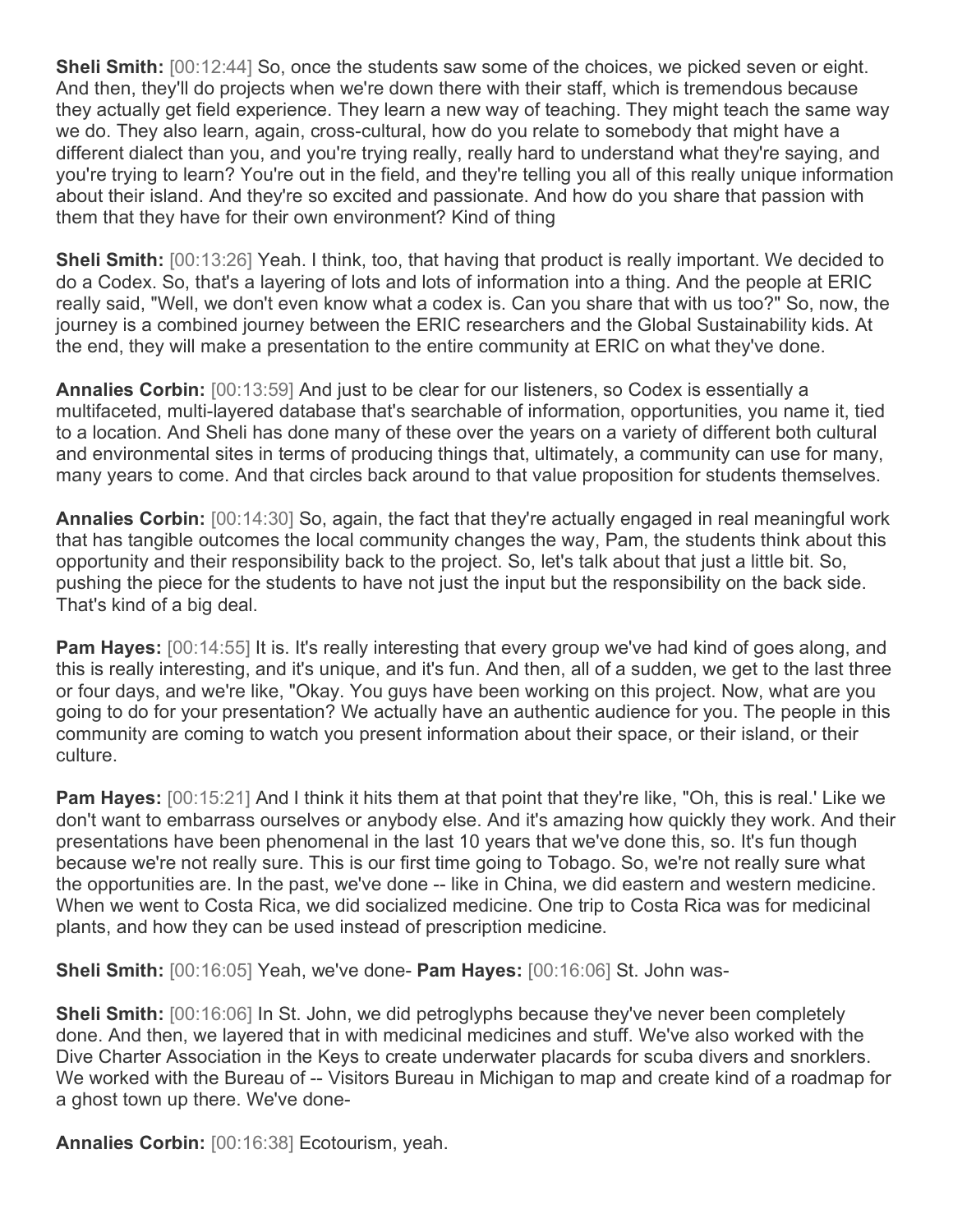**Sheli Smith:** [00:16:39] Yeah, for tourism. So, ecotourism. So, we've done a lot. And so, that's why I said that third partner becomes incredibly important because we leave behind something.

**Pam Hayes:**  $[00:16:49]$  One of the most interesting ones, I think, besides the petroglyphs that we did was in St. John, as you know, there was a ship that, I guess, you had worked on. We didn't even know it was there. When we got down there, the people didn't know it was there. They were like, "What ship are you talking about?" And we gave them the history that Annalies had given us. And so, we sent the kids out. We put the boat in the middle of the water, and we said, "Okay. It's within this range. Whoever finds it gets a pizza." And the kids were like, "Really?" So, they were looking.

## **Annalies Corbin:** [00:17:19] Where were you? Pizza?

**Pam Hayes:** [00:17:20] They're looking everywhere for this shipwreck. And when we finally found. And our boat captain was like, "I didn't even know this was here." So, the kids developed a map of how people could come, visitors could come and find it, and did history on it. And we left that with him, and he uses it to this day, and he takes tourists out.

**Sheli Smith:** [00:17:39] Yeah. Even more important is after the hurricane came through St. John, the National Park Service used our work to figure out if the site had been disturbed by the hurricane.

**Annalies Corbin:** [00:17:53] Yeah. And the great thing about that site -- and I think that speaks to, again, taking the kids out into the community, and letting them live and be an explorer, and understand is really key because over the years, certainly, both Sheli and I have seen this, institutional or local memory comes and goes, right. And so, it's very easy to lose your own history, your environmental history, your cultural history, your socioeconomic. All of the pieces that make up your story, your community, your human story are very fragile. And I think that, sometimes, we forget in our teaching and learning to make sure that as we send young people off into the world that they understand how fragile the world is.

**Annalies Corbin:** [00:18:33] So, these types of programs are really valuable in that sense. And back to Sheli's point, it was awesome to be able to tell your students about the shipwreck project in St. John. And my students, because that was on East Carolina University project many years prior. I want to say 19 -- let's see, 2002. 2001-2002, something like that, I took a team down, and we excavated on that site. And we weren't the first ones there either. And I think that's a key to a story of why it's valuable for your kiddos. We weren't the first ones either. And so, that long line data then becomes that thing that in a crisis, in an environmental crisis like a hurricane, you actually ha able to tell the story of damage, and sustainability, and all of those other components. And those lessons are really key.

**Annalies Corbin:** [00:19:24] Sheli, I want to circle back around on the post-secondary piece again because this is one of those pieces that lots of folks struggle with how to do this and how to do it right. And I think, intuitively, schools know that we have to scaffold kids to be successful. But one are the reasons that the program and the course that you teach works is because you teach it right. It's scaffolded to have the students -- some who've had some early college experience who are participating in the program but not all the kids have, right. And so, talk to us a little bit about the structure of the scaffolding to ensure that those kids who've never had a college experience can be successful and move on to an independent college experience after?

**Sheli Smith:** [00:20:08] Right. I think it's really important that you don't --oftentimes, people will say, "Well, I can't dumb this course down."

**Annalies Corbin:** [00:20:17] The collegiate.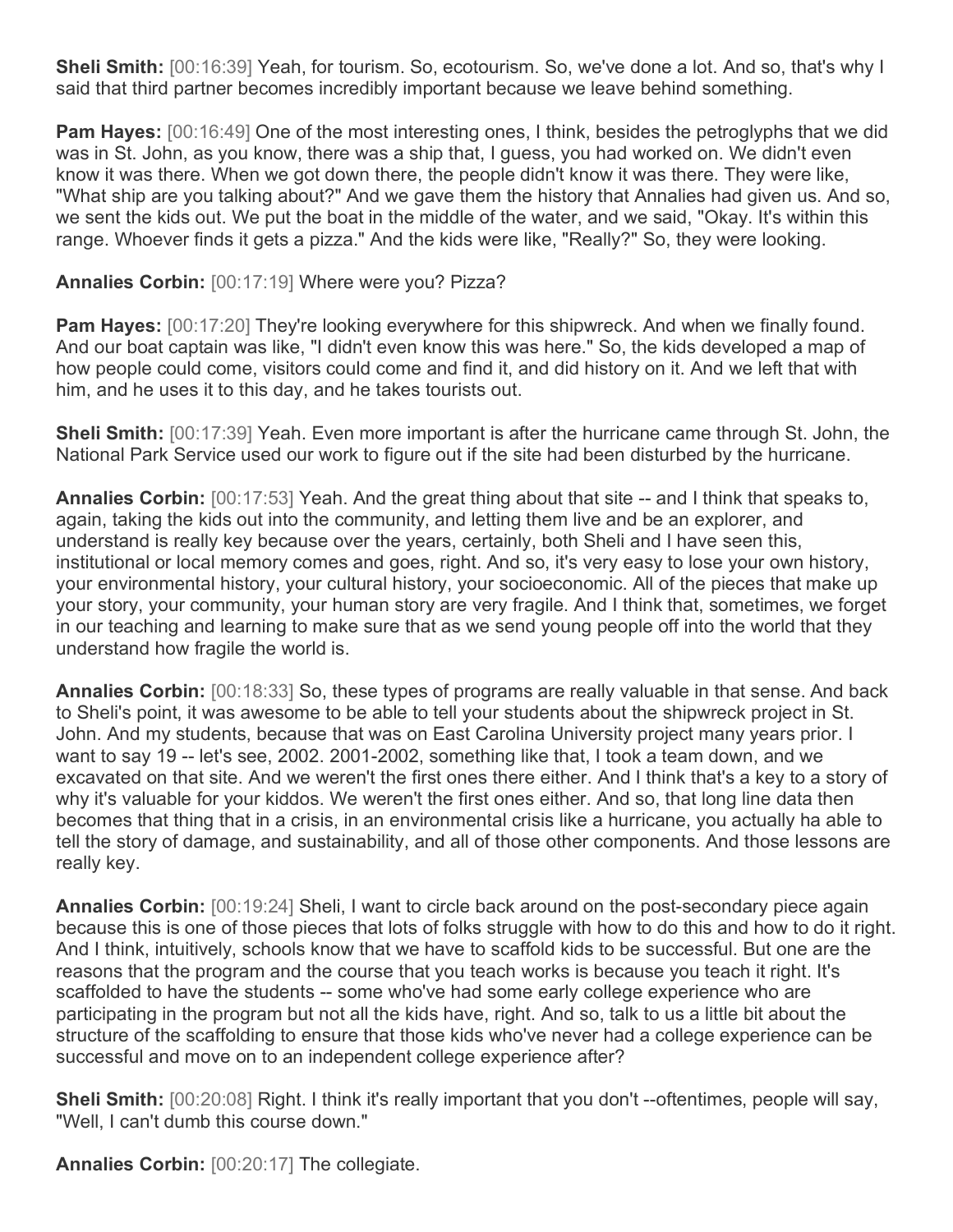**Sheli Smith:** [00:20:19] The collegiate.

**Annalies Corbin:** [00:20:19] Let's be really clear, right?

**Sheli Smith:** [00:20:20] Yeah.

**Annalies Corbin:** [00:20:21] Because you and I have had so many of these conversations with postsecondary partners around the world when you say let's bring high school kids into this environment. And, sometimes, not always, out of fairness, but sometimes, it's a bit of a freak.

**Sheli Smith:** [00:20:34] Yeah. There's a lot of belief that, magically, something changes between Grade 12 and Grade 13.

**Annalies Corbin:** [00:20:43] Magic is awesome.

**Sheli Smith:** [00:20:44] Magic is awesome, and it's alchemy too, and it's really cool. But in truth, it's still a Grade 13. And so, if you really look at what you need to have foundational understanding, this is a survey course. And we try to make sure that these are survey courses. That they are not diving into great depth in cultural anthropology nor in in physical anthropology, but I'm giving them the basics of why this happens, just as I would in Physical Anthropology 101 or Cultural Anthropology 101. So, the classes are set up exactly like a regular survey class in college. Nothing's different. And-

**Annalies Corbin:** [00:21:24] So that they know and are comfortable with their instructor. That's a piece of it, right?

**Sheli Smith:** [00:21:29] Yeah. I think that's true. And I think it's also very applied learning. And I think that's incredibly important that the content that I'm moving and moving at the same time I'm trying to get these kids to really look at collaboration, communication, and all these implicit skills that I think that they can transfer, and they can attack any problem that ever comes ahead of them as long as they have these strong skills.

**Sheli Smith:**  $[00:21:55]$  And so, I find that even when I'm teaching all college students that these students, they may be finished with high school. We've seen that when we go into the field and teach exactly the same way, whether these kids are Master's students, early college students, it doesn't matter, as long as we take this really applied kind of learning, what we find is, all of a sudden, kids take all the content they've got, they've driven it to a deeper learning, they have it years later. You and I both know we have students that come to us now 20, 30 years later for me, and I've had them in a summer program, they've got college credit for it, and they go, "I can still remember what you taught me."

**Pam Hayes:** [00:22:40] It's interesting because we have one student, in particular, who, as Sheli knows, did not know how to swim, and we were taking her to St. John. And she was very hesitant about going. And Sheli said, "I can teach anybody to swim." So, we got her in the water, we-

**Annalies Corbin:** [00:22:58] Because Sheli's not afraid to drown. That's it. It's an awesome thing to behold.

**Pam Hayes:** [00:23:05] So, once we got her comfortable in the water, and then we got her down to St. John, and she saw the ocean for the first time, and saw what was under the water, we couldn't get her out.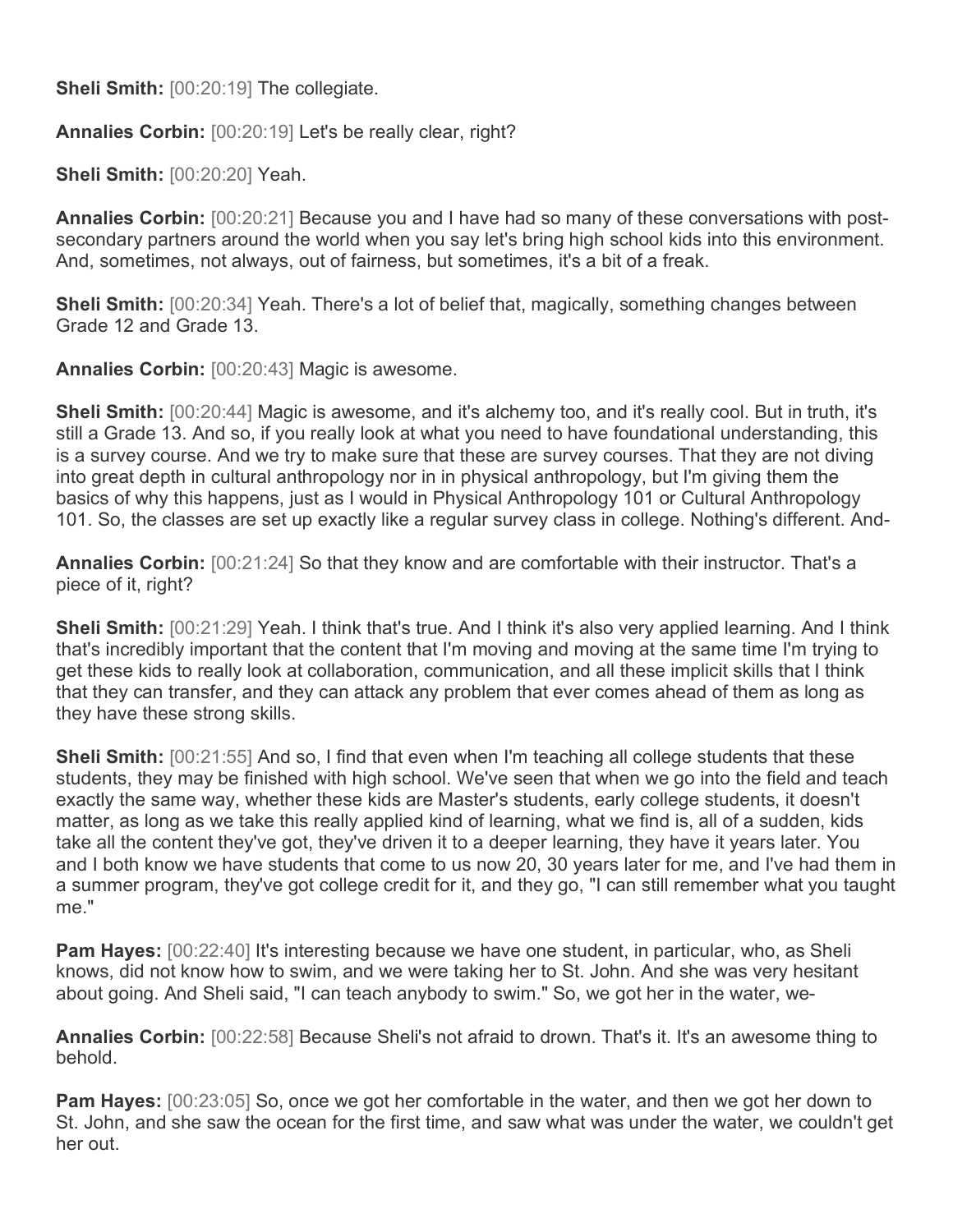**Annalies Corbin:** [00:23:16] Yeah, yeah.

**Pam Hayes:** [00:23:17] Since then, she has traveled the world, said it was because of this class and this program that she has a new view on humanity and helping people. Global Health, that's what she wants to go into, and she became a certified diver, which we were just tickled because this was a young lady who couldn't swim, and just grabbed it by the horns, and just went, "I'm going to do this." And she said it changed her life, so.

**Annalies Corbin:** [00:23:45] And those are the moments, right? We're on radio, so you can't see it, but this is all shuttered and sort of kind of goes through you when you hear those types of stories. And that's real because it's transformative.

**Sheli Smith:** [00:24:00] I think one time, very early on in my career, I got to experience this. And my professor said to me, "Don't make it complicated. Take the complex and make it understandable." It's not complicated, it's just complex. And once you kind of get around that, then you can take these really amazing ideas and concepts from anywhere in the world, and you can show kids that, and they get it and grasp it, and then they go wild with it.

**Pam Hayes:** [00:24:32] Well, as Sheli said, I think, a lot of times, this is -- I think, through all your education, through college, through graduate school, or whatever, a lot of kids will come back and say, "I think I remember this the most," because they actually had to learn to adapt to a different environment, and learn to work with peers they might not have known, come up with different ways of devising a plan for their projects.

**Pam Hayes:** [00:24:59] If you're in a classroom situation back at home where you're comfortable, you know exactly where to go to or what website you can find that information on. But down there, they kind of have to figure it out on their own. And we're there to guide them, but we pretty much let them do their own design challenge on that. So, it's kind of nice.

**Sheli Smith:** [00:25:16] Yeah. And I think the wonderful thing about going into the field is there's not a thing of pencils up at the front desk that you lost yours, you go up and get it. Six miles off the coast of any place, you're six miles off the coast. There's no Walmart out there or anything like that. So, I think learning that, to think better, to manage better, all of those are really big skills, and they can take them with them into their careers. And whether we taught Global Sustainability, or we taught Economic Literacy, or we taught any of our literacies, it wouldn't really -- we could put anything to it that we wanted to.

**Annalies Corbin:** [00:25:56] And that's the beauty of the structure. of the way the programs work. And, certainly, that's what we advocate for over and over again at PAST Innovation Lab, and certainly what we're trying to accomplish with Learning Unboxed when we talk about these case studies. But that common thing that I see in all the conversations that we've brought to the program, I can say, without question, one of the pieces that you see is they are based on the notion of very strong partnerships, partners who come to the table to engage, to design, to construct, to play, to learn, to succeed and fail altogether. So, the partnership is the key. And then, the other piece is the scaffolded process for the students to be successful.

**Pam Hayes:** [00:26:47] And I think they learn a lot of independence this way too. They're away from home. They're quite far away from home. And some of them, the first couple of days, might get a little homesick, but you're like, "Walk up, here you are. This is the real world. You're going to be independent." We're sensitive to their needs, and I think the other kids are too. But pretty soon, they're like, "Oh yeah." I mean, we've had kids say, "Yeah, I am here. I did pay for this trip. I do want to get credit for it. You're right. I have to do this."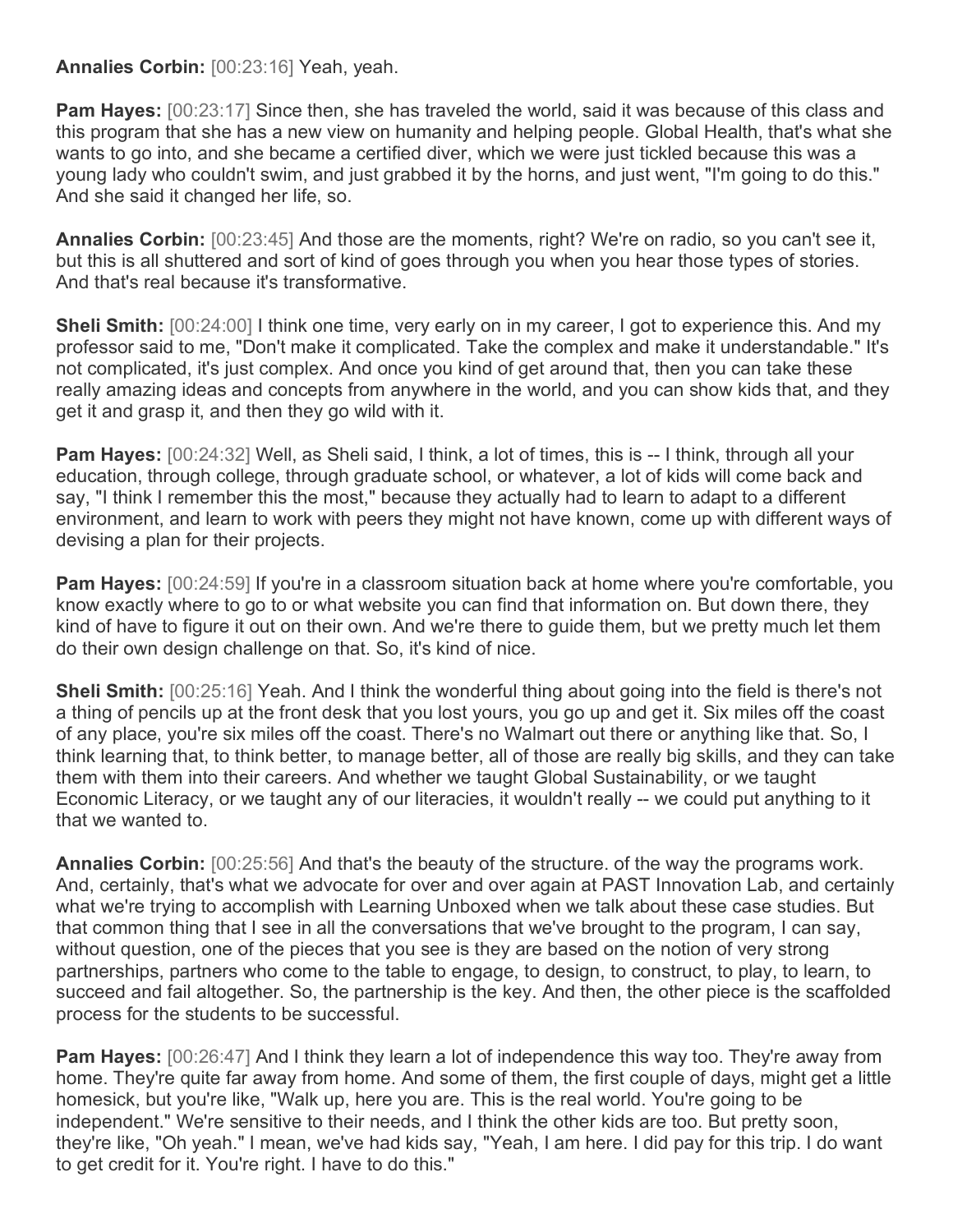**Pam Hayes:** [00:27:17] And where are you going to get that if they're home, and they're in a classroom, and they can just go home? And here, they have to learn to adapt and change, which is the way of the world. I think a lot of employers look at that when they see a resume, and they say, "Oh, you went to China, or Tobago, or whatever. What did you do?" And then, they have something they can actually talk about and say, "Well, this is the project we worked on," and they have something that you know they can be proud of and remember for the rest of our lives.

**Sheli Smith:**  $[00:27:47]$  And I think, to circle back to your point is when you see other professors at the University say, "Well, what did your kids really do? You just took them to Tobago to swim, and you got a suntan." And then, you show them what these kids produce, and they go, "Oh, wait a minute. That's really impressive production." And I say, "Yeah, because they actually understand now that this product is evidence of their learning." It's not just a product. It's this evidence that gets really big.

**Sheli Smith:** [00:28:19] And I think we've had other professors laugh at us on different things, walk a mile in my shoes, put shoes up all over the campus, and people were like, "What are those shoes about?" And yet, what the kids learn was really amazing cross-cultural understanding. That was the gauge. And then, global sustainability, they learn that it takes everything to sustain a culture. It's not just one thing.

**Annalies Corbin:** [00:28:47] Right. And I think that we've bat this word "sustainability" around a lot right now, right. So, it's a it's a pretty hot, now, topic. It's been with us forever, but for whatever reason, we've put it in our marketing campaigns right now. So, it's sort of a buzz that everybody is talking about.

**Annalies Corbin:** [00:29:06] And I think that the big takeaway that I personally and professionally really want folks understand, when they use the word "sustainability" as it relates to applied teaching and learning, in particular, is that it can be almost anything. And the thing that truly makes it impactful and sustainable, to come back all the way around to the root, is the fact that to your point, Pam, the kids don't forget. It stays with them and it actually has meaningful impact.

**Pam Hayes:** [00:29:36] So, you can craft a million different courses or experiences and tap into this local state, regional, national, global need, which is a really important need around sustainability but give it a local piece that is going to be meaningful to those kids.

**Pam Hayes:** [00:29:51] What is interesting is we were doing the history of whatever country were in this. This time, it happens to be Tobago. And the kids were like, "Oh, well, the Spanish were there. Oh, well, the Latvians were there. Oh, well, this culture was there." And then, we were talking about, how did that culture change agriculture? How did that culture change the fishing industry? Or how did that culture change whatever it was we were talking about? And they were like, "There were 12 different types of humans in this one island within the last 300-400 years." And they're like, "Wow, just think how."

**Pam Hayes:** [00:30:29] And then, we started talking about the Venezuelan people who were trying to come over, and how does that impact a society. It was just amazing that, all of a sudden, their little gears start working, and they're like, "Well, we never thought of that." I said, "Well, when we go there, you're probably going to want to just, in the back of your mind, think about that and think about some of the relationships between global sustainability on a small island versus a large continent." They're like, "Oh, okay."

**Sheli Smith:** [00:30:57] Yeah, because we have things going on right now that the borders are very restricted right now in Trinidad and Tobago base because of the mass exodus from Venezuela. And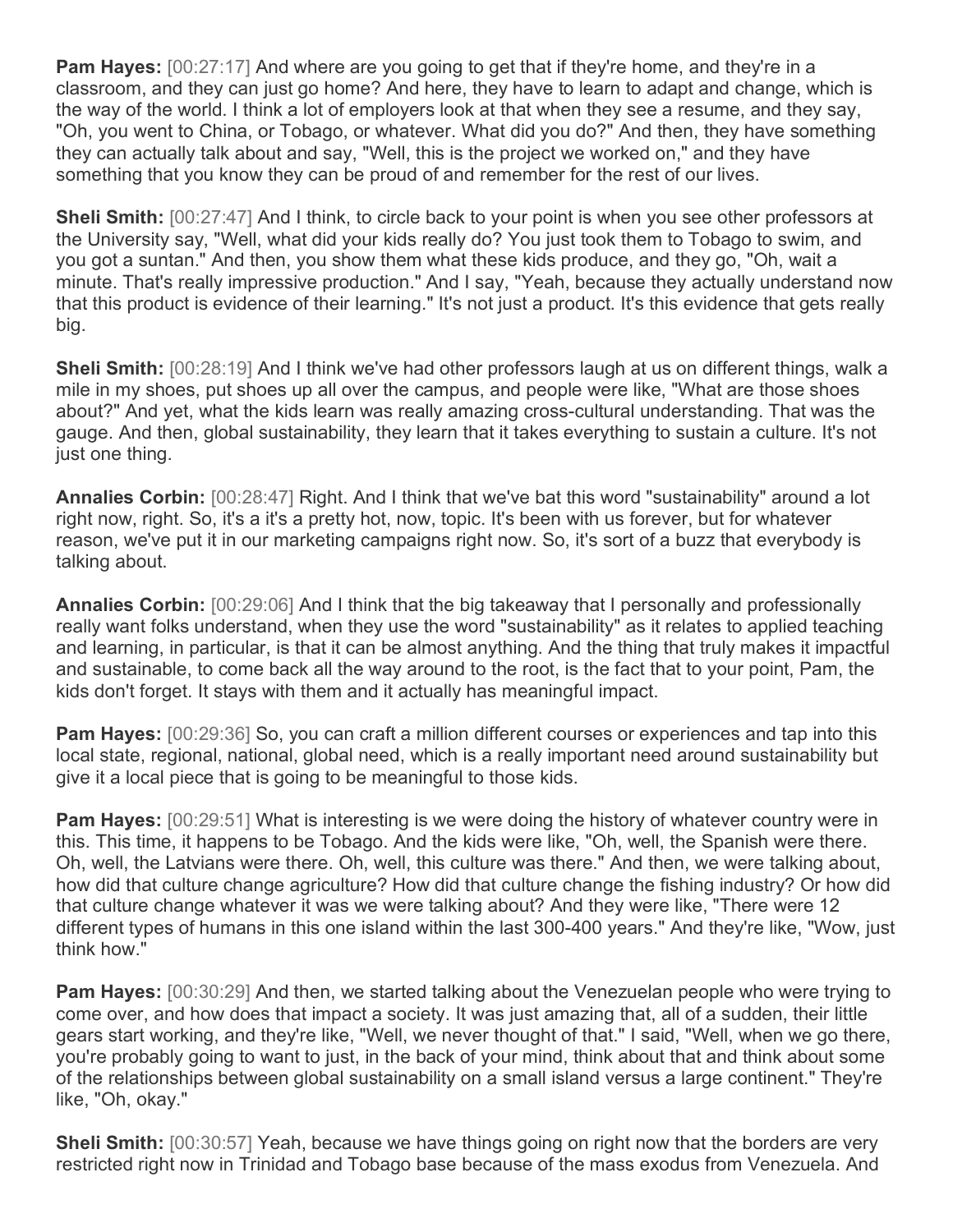so, how do you take that, understand that for two small islands, and bring that here into the United States, and understand it for our borders, and what we're discussing right now. And that's sparks all kinds of conversation. And once again, it takes a very complex issue, and you're able to look at it in a different light.

**Pam Hayes:** [00:31:29] A smaller light.

**Sheli Smith:** [00:31:31] Yeah. It's just a smaller country. So, I think those are those kinds of things now we can push all of those Kevlar threads together.

**Pam Hayes:** [00:31:42] And we're talking, too, about what viewpoints are the people from Trinidad and Tobago going to have about the exodus of people from Venezuela. So, you need to keep your ears open and listen to culturally and politically what they're saying in their community. You don't necessarily have to get into the topic, but just listen and see what they have to say. And then, you can form your own opinions, but it's really important for them, I think, as being young people, especially with our world being so diverse now, for them to actually listen to other cultures and see what they're doing. So, it's kind of fun to see their little minds work after. "Okay. So, we learned this today. What do you think?" And then, all of a sudden, it's like "Waaa."

**Annalies Corbin:** [00:32:25] The waa moment literally.

**Pam Hayes:** [00:32:29] Yeah.

**Sheli Smith:** [00:32:29] And I do think too that they're going to take this back into college or career, and they're going to not be afraid suddenly to attack a problem in their biology class, in their oceanography class, in any other class they get because, now, they suddenly went, "Wow, I didn't know any of that stuff; and yet, I still could come up and create a codex or, at least, the beginnings of a codex. And, now, I can go into this class over here and do the research that my professor wants me to do." So, I think in your comment about scaffolding, we're giving them those skill sets that they're going to need.

**Annalies Corbin:** [00:33:07] And those skill sets are absolutely critical. And the reality of it is that even though for your Global Sustainability Program, which is absolutely awesome, and allows folks to get to go and do this great trip, the reality is if you are a teacher in a small community without the resources to travel outside the community, this entire program is based on things that you're doing just right here.

**Annalies Corbin:** [00:33:34] So, I want to touch on that just really quickly because the last thing I want to have happen is for folks, "Oh, well that's really awesome but we can't do that," because the answer is you actually can. It's just structured a little bit differently.

**Annalies Corbin:** [00:33:46] So, Pam, really briefly, talk to us about the work that you're doing as you take the kids out is based on the work in the learning center that you've been heading up for a number of years now with your program, and the way that it's tied to embedded local industry partners and problems, back to Sheli's point about the kids going to go to Trinidad and Tobago, they're going to work on a codex that's a local problem. So, how does one, like, "I can't go to the Caribbean. How do I do this locally as the K12 teacher?" What does that look like for you?

**Pam Hayes:** [00:34:19] A K12 teacher could find almost like Stratford. I mean, you could go up to the Stratford Farm in Delaware and decide to do a project on growth food industry. You can go take the students anywhere out of a classroom. And I know they used to call them a field trip. So, a field trip was just going, and looking, and seeing what their job was, and coming home. I mean, to immerse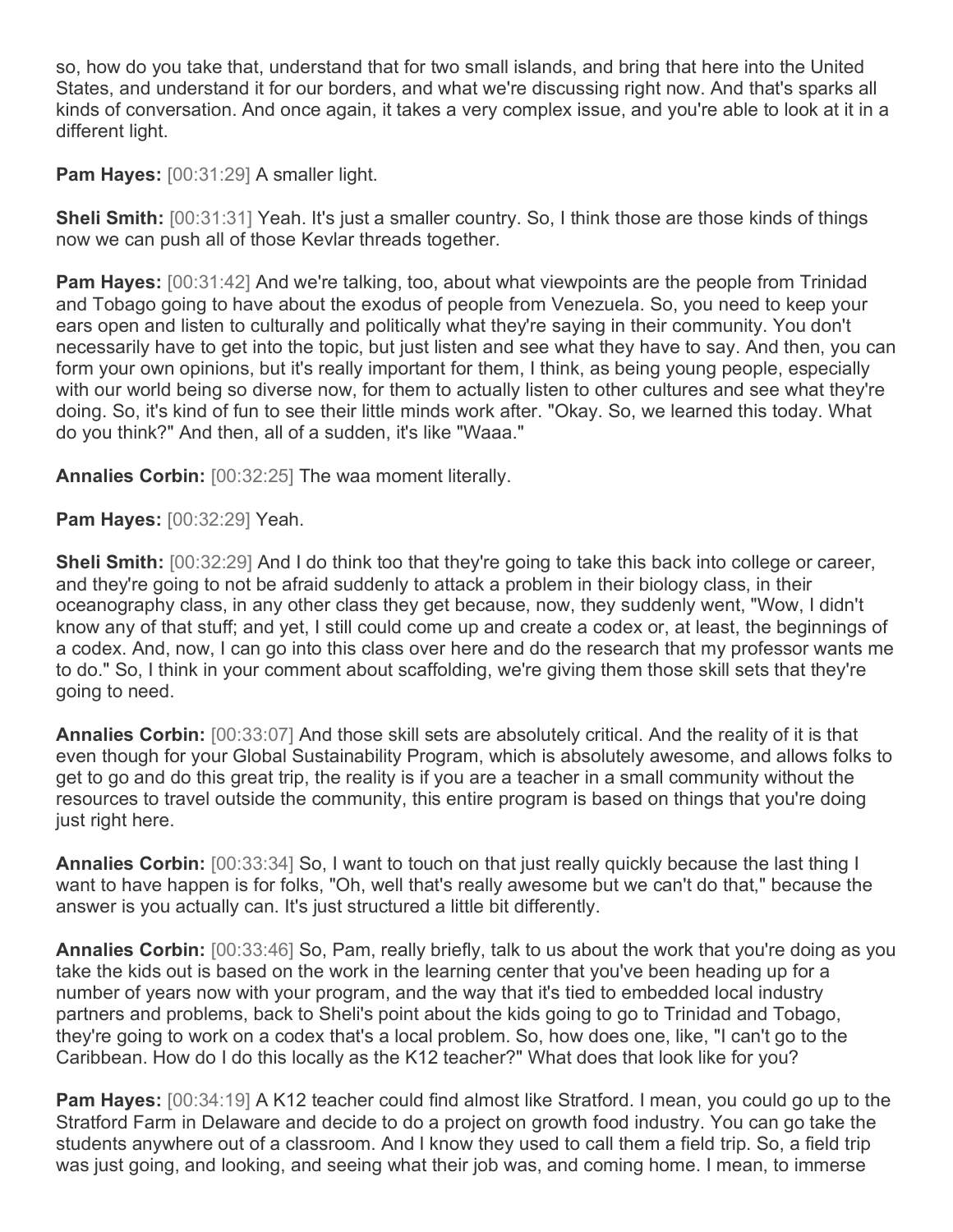the students, you really need to have like a challenge for them, a design challenge, and say, "Hey, this is happening in our neighborhood," and bring it back locally. "Let's see who can help us with this project. Who has ideas?"

**Pam Hayes:** [00:34:59] And if they're younger students, I would get parents involved and say, "This is what we want to do. Do you have any suggestions?" And parents love to get involved. They can find industry partners, or they might have a neighbor who is invested in a specific topic and start there. Go to a lake, you go to a farm, go to -- there are all sorts of places. The zoo is another one. I mean, you could do so many smaller trips with the kids.

**Pam Hayes:** [00:35:28] And as they get older, and they've learned to accept the challenge, and design a solution for it, they start to think in a little broader aspect. And as they grow and get better, then you can start taking them to maybe Lake Erie, or Florida and the Keys, or someplace within the United States borders, which is pretty easy to find. And then, from there, you just have to start communicating with people outside. There are companies and organizations that do field trips. I don't know necessarily if they're as educational as the ones we do, but you could make it whatever you want to make it.

**Annalies Corbin:** [00:36:11] So, part of it is that sort of fearlessness around the design of the experience, right? So, Sheli, as the partner, right, as the community partner, so whether you're a museum or, to Pam's point, you're the local farm, you're a local nonprofit, you're the food pantry, so many different ways you could think about as external outside partner. And Sheli also came to PAST from the museum world, So, has lived in that space of that community partner from multiple different aspects of what that means.

**Annalies Corbin:** [00:36:45] And so, how do you, as that kind of entity, sit and approach the planning and design side with the teacher? Because one of the things that, oftentimes, will happen in these cases is an outside entity, that museum, that zoo, even your metro parks or whatnot, has candid programming. And the easy lift for everybody involved in this conversation is to take that candid programming, which may be great programming, don't get me wrong, and say, "Here, let's just do this," right. And, oftentimes, teachers will be hesitant to push back and say, "But I really want it to be this?" or "Could we add?" How do you, being the folks sitting in the community, branch in that partnership?

**Sheli Smith:** [00:37:32] I think it's probably one of the more difficult lifts of education is that teachers have a perception of teaching, community partners have a perception of what they can do. Everybody's got their own perception. The community partner does not want to go in the classroom and teach. And the teacher doesn't know what else to ask for. So, what you often see as you've got these people that really, really want to work together. They don't really understand though what they can do for each other.

**Sheli Smith:** [00:38:05] And I think that if you get the partners all into the planning stage that then we start to see, like, in the middle school, if we can really focus on on exploration and role models, we can begin to expand the horizons of what kids can be. And then, if we can take that 9th-10th grade year and really get towards orientation of career, then we can take on, "Let's take on this project that we didn't have before. Let's take this on. What's a problem that we have in our community that we could solve? I mean, do you have a grocery store in your community? If you don't, let's see if we can solve that problem. And let's get those partners in where they can really help."

**Sheli Smith:** [00:38:46] And their help is really in the expertise for the teacher. And so, they can really give the teacher that kind of depth of knowledge or understanding that the teacher does not possess and make a confident teacher who can then do activities with their kids to actually get to a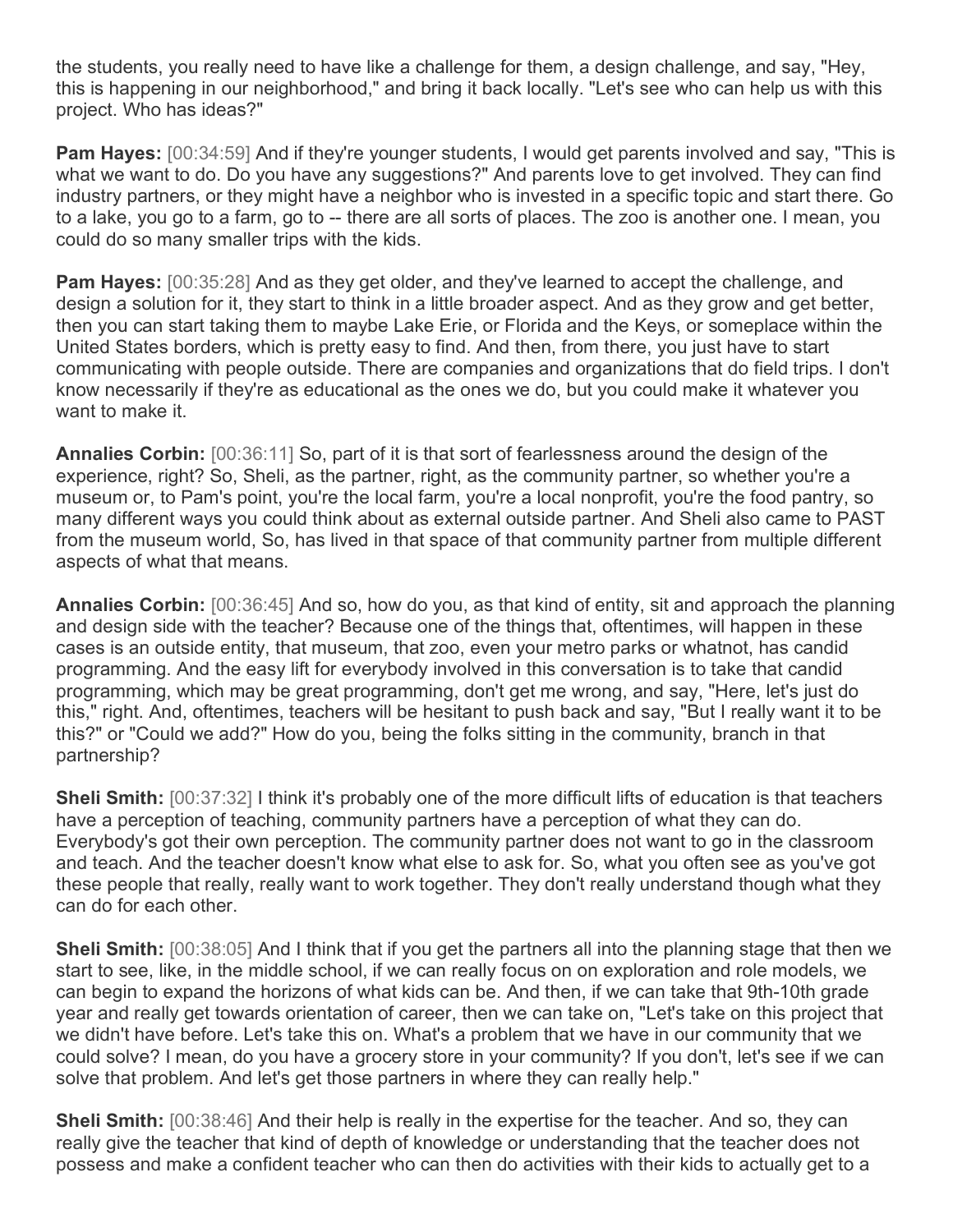solution. I think, then, you get to, as Pam said, you're at the end. Now, we have experience. Let's get this kid some experience. Let's get them out into a research, or a farm, or let's get them to a museum and an internship.

**Sheli Smith:** [00:39:17] And I think at this point in that experiential years of maybe like 11th-12th grade, getting internships is probably the most important part of all of this. So, to your point of scaffolding, I think we have to be really clear. When do we want to kind of like explore and get curiosity really built? And then, how do we orient to really problem solving? And then, how do we get the kids experience that really sets them up in a really nice vertical rise to be ready and confident to either go to college or go into a career?

**Sheli Smith:** [00:39:52] And a lot of times, I think, as a teacher, you need to think instead of what my students can't do, you have to think, "Oh, let's take this experience." For instance, the new dance they are doing, the kids were like really crazy and doing it all the time and-

**Annalies Corbin:** [00:40:09] Pam was dancing for it, by the way.

**Pam Hayes:** [00:40:10] It's on radio after all. So, there's dancing going on in here.

**Sheli Smith:**  $[00:40:13]$  I'm talking about the kindergartners and first grade in the neighborhood, they came, and they said, "Our teachers are really mad because they're doing this dance." And I went, "Why don't you go back to them and say, 'Hey, we're burning a lot of energy. Can we learn energy with this, and take a dance..."

**Annalies Corbin:** [00:40:27] Exactly, exactly.

**Sheli Smith:** [00:40:28] "... and do an experiment with it, or read about it, or why did it start, or what's the culture of it, or why are people doing it, and who developed it, and kind of do a history?'" And one of the little boys said, "Oh, I'm gonna go ask my teacher that." And then, not too long ago, he came back, and he went, "We did a whole science project on that dance just because you said that." I went, "Well, that's what we have to teach."

**Annalies Corbin:** [00:40:49] That's awesome.

**Sheli Smith:** [00:40:49] We have to teach teachers to think, not, "No, you're not going to be able to do that," or "No, you can't use your cell phone," or "No, you can't do that." And quit saying no and just say, "Okay, let's take this experience that you have now, and let's make something out of it. So, we have this problem with X. What do you want to do with it?" So-

**Annalies Corbin:** [00:41:11] Classic design thinking, right?

**Sheli Smith:** [00:41:14] Yeah.

**Annalies Corbin:** [00:41:14] I mean, that is all about, hey, we have a set of constraints. They're not bad. They're not good. They exist. We have to design with those in mind. And so, yeah.

**Pam Hayes:** [00:41:24] And if we're teaching kids to do that and take not a no, every time you say no to a student, it's like a challenge. If you say, "Okay, I really don't want you to do this, but if you have to do this particular set of things, what are you going to do with it? And what's the important purpose?".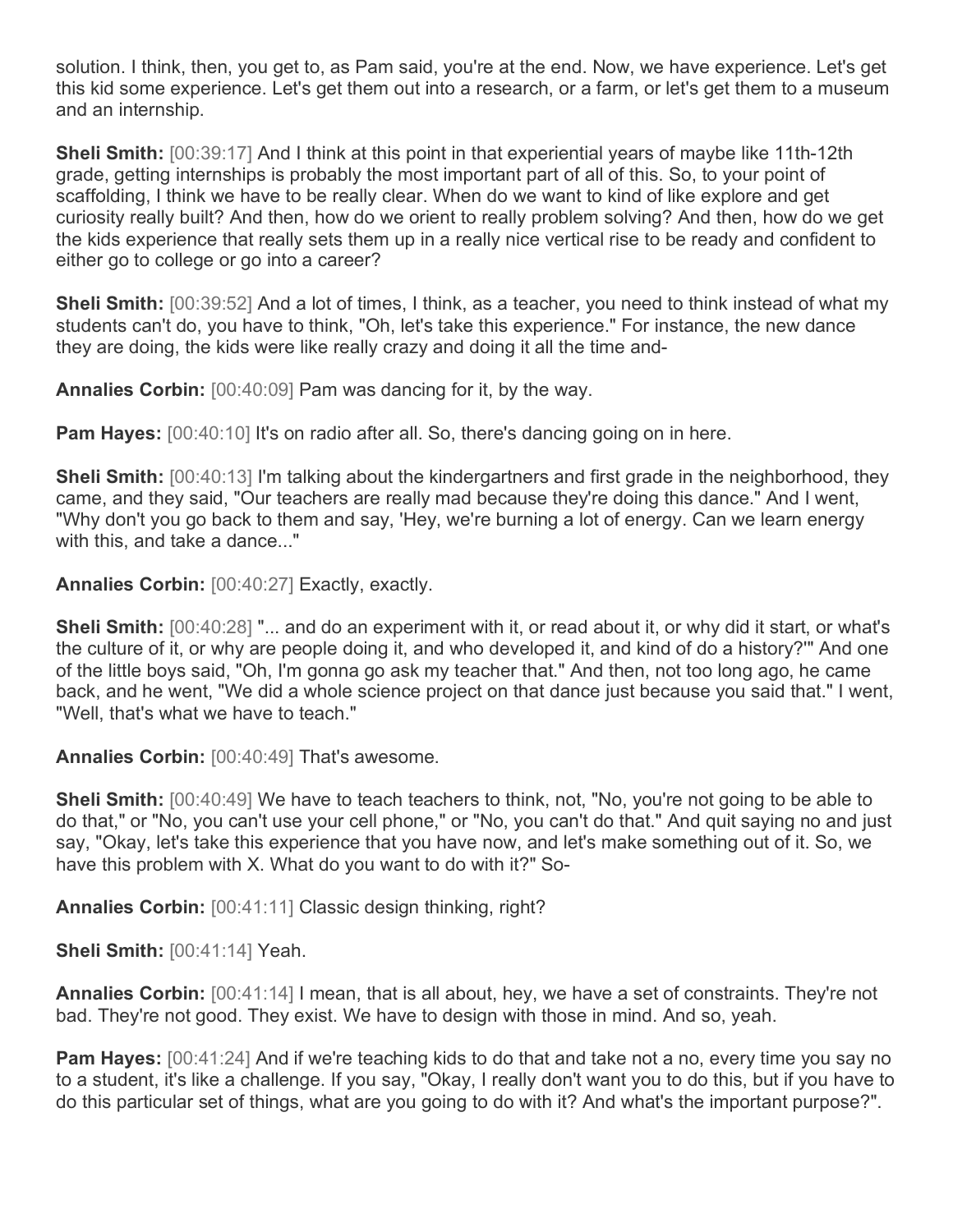**Pam Hayes:** [00:41:45] And I think that's what Sheli and I do with the kids. We're going down with a set of expectations that we have. We have no idea we have to change in a minute. We might get there. One of the things is turtle nesting. We're going out a couple of evenings to see if we can see the turtles hatch. What if they don't? So, what are we going to get from that experience? And what can the kids do that was different? Or what did they learn? Things change every minute. So, it's kind of fun to be able to change at that moment.

**Sheli Smith:** [00:42:18] Yeah.

**Pam Hayes:** [00:42:18] Well, it makes it real. It's not arbitrary. It's not-

**Sheli Smith:** [00:42:22] Or boxed.

**Pam Hayes:** [00:42:23] Yeah, yeah. It's not like here's a bunch of numbers, put them in an order, and you get a solution. This is, you've got variables all over the place. It might be weather, and we can't go. Maybe the fact that the turtles just aren't nesting at this moment. It might be any number of given things. Everyone gets seasick. And that's been our -- "Okay, we're not going to do that now." So-.

**Sheli Smith:** [00:42:44] The social warfares.

**Pam Hayes:** [00:42:46] Yeah, the social warfares.

**Sheli Smith:**  $[00:42:47]$  Well, it's funny. The itinerary for this trip has changed six times, and we keep giving the students a different itinerary every time we meet, and they're like, "Why are we getting another one?" And I went, "Well, again, variables. We've got to figure out buses, and who your teacher is down there. And is that part of the park? Is the state park open at that time?" And they're like, "Oh." I said, "Just go with the flow. It'll change even when we get down there." And they're like, "Okay." So, we're teaching them adaptability. You've got to be able to change in a moment when you're in a job or in college, so.

**Annalies Corbin:** [00:43:19] I don't know, ladies. It sounds to me like you guys are advocating for Learning Unboxed, right. So, with that, last lob, I always like to end every one of the episodes with a piece of that sage advice from the experience that our guests have had. As folks sit back, and they listen and contemplate, "Hey, should I do this thing?", what's the thing that you want that teacher, that person in the community, that policy person who's contemplating, putting themselves on the line, and going out there, and doing something really, really innovative in the education space? Sheli, what's your piece, your last lob to those folks?

**Sheli Smith:** [00:44:02] I think I would love to see that we drop the difference between informal learning and formal learning. I'd like us to see this drop. We have data that shows that alternative learning and informal learning have amazing impacts on kids; and yet, we then run back to formal learning? So, why do we have this difference? I mean, if that's working, they're amazing.

**Annalies Corbin:** [00:44:25] Why aren't we doing it every day?

**Sheli Smith:** [00:44:28] Yeah, why aren't we doing it every day? Why is it alternative when it should be mainstream? So, somebody out there, take that on, darn it.

**Annalies Corbin:** [00:44:34] Absolutely. Pam, what about you? What's your last lob for someone thinking about this?